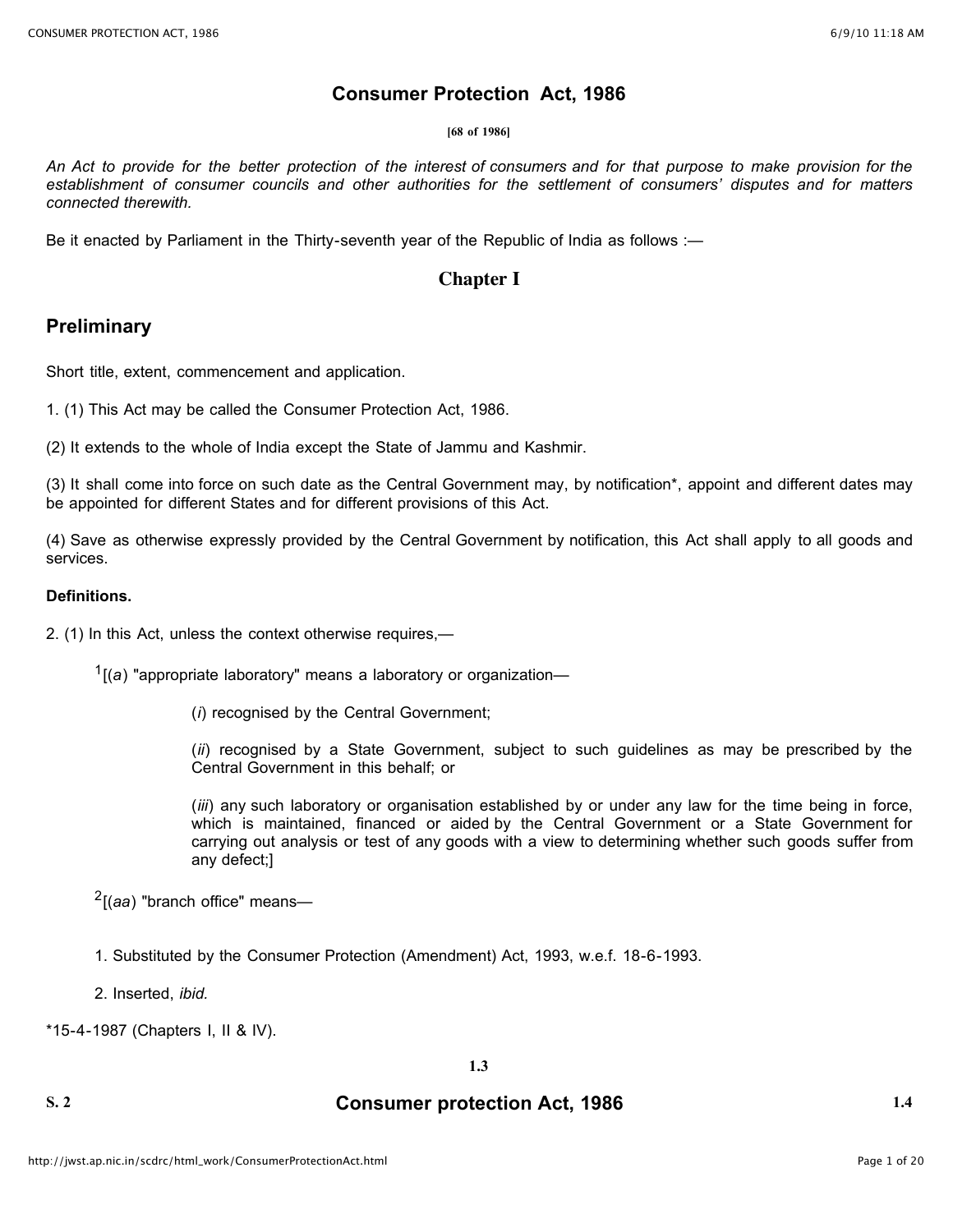(*i*) any establishment described as a branch by the opposite party; or

(*ii*) any establishment carrying on either the same or substantially the same activity as that carried on by the head office of the establishment;]

(*b*) "complainant" means—

(*i*) a consumer; or

(*ii*) any voluntary consumer association registered under the Companies Act, 1956 (1 of 1956) or under any other law for the time being in force; or

(*iii*) the Central Government or any State Government;

 $1$ <sup>( $i$ </sup>) one or more consumers, where there are numerous consumers having the same interest;]

who or which makes a complaint;

(*c*) "complaint" means any allegation in writing made by a complainant that—

 $^{2}$ [(*i*) an unfair trade practice or a restrictive trade practice has been adopted by any trader;

(*ii*) <sup>3</sup>[the goods bought by him or agreed to be bought by him] suffer from one or more defects;

(*iii*) <sup>4</sup>[the services hired or availed of or agreed to be hired or availed of by him] suffer from deficiency in any respects;

(*iv*) a trader has charged for the goods mentioned in the complaint a price in excess of the price fixed by or under any law for the time being in force or displayed on the goods or any package containing such goods;

 $5$ [(v) goods which will be hazardous to life and safety when used, are being offered for sale to the public in contravention of the provisions of any law for the time being in force requiring traders to display information in regard to the contents, manner and effect of use of such goods,]

with a view to obtaining any relief provided by or under this Act;

(*d*) "consumer" means any person who,—

(*i*) buys any goods for a consideration which has been paid or promised or partly paid and partly promised, or under any system of deferred payment and includes any user of such goods other than the person who buys such goods for consideration paid or promised or partly paid or partly promised, or under any system of deferred payment

- 1. Inserted by the Consumer Protection (Amendment) Act, 1993, w.e.f. 18-6-1993.
- 2. Substituted, *ibid.*
- 3. Substituted for "the goods mentioned in the complaint", *ibid.*
- 4. Substituted for "the services mentioned in the complaint", *ibid.*

5. Inserted, *ibid.*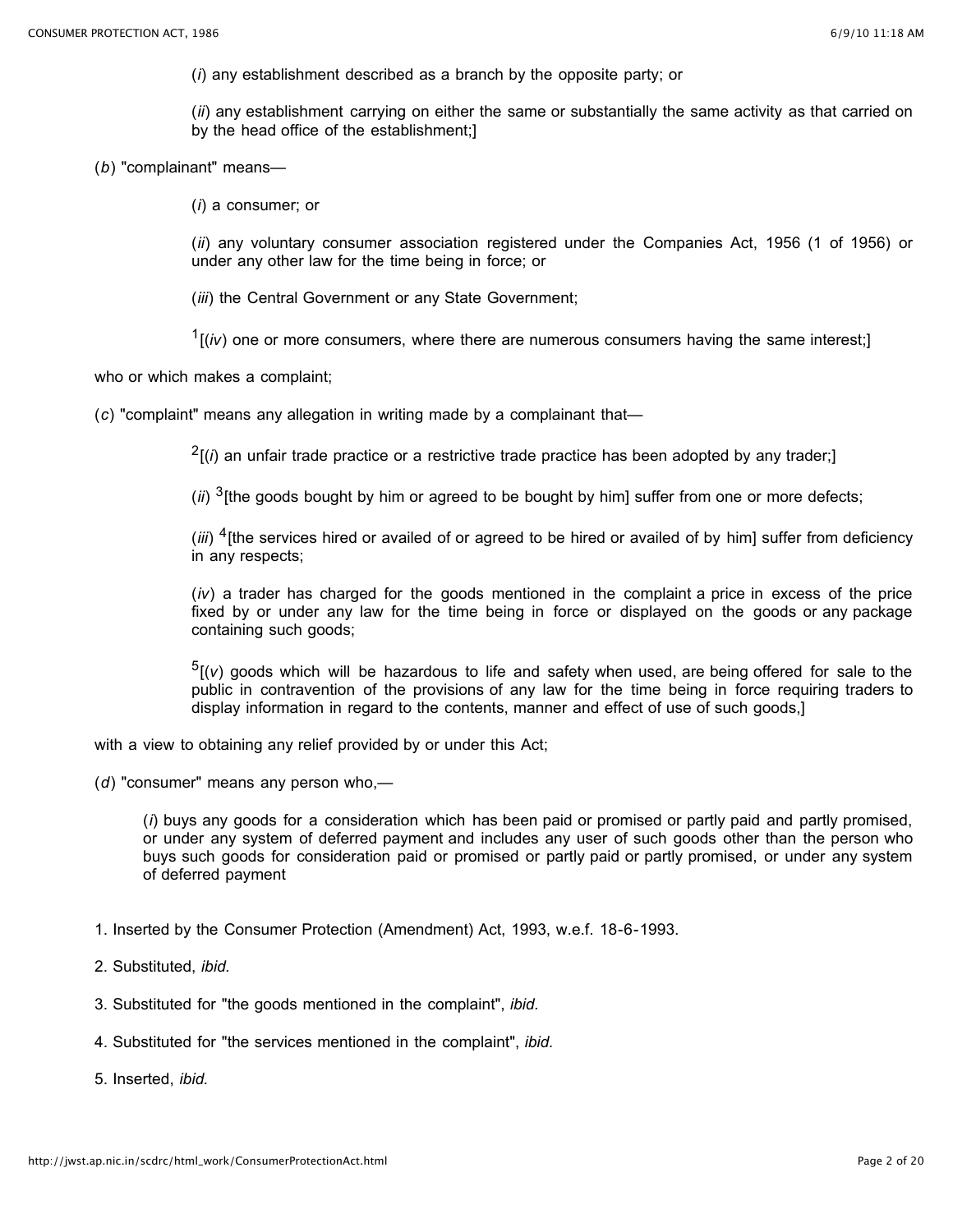## **1.5 Consumer protection Act, <sup>1986</sup> S. 2**

when such use is made with the approval of such person, but does not include a person who obtains such goods for resale or for any commercial purpose; or

(*ii*) hires <sup>1</sup>[or avails of] any services for a consideration which has been paid or promised or partly paid and partly promised, or under any system of deferred payment and includes any beneficiary of such services other than the person who hires  $1$  [or avails of] the services for consideration paid or promised, or partly paid and partly promised, or under any system of deferred payment, when such services are availed of with the approval of the first mentioned person.

1[*Explanation.*—For the purposes of sub-clause (*i*), "commercial purpose" does not include use by a consumer of goods bought and used by him exclusively for the purpose of earning his livelihood, by means of self-employment;]

(*e*) "consumer dispute" means a dispute where the person against whom a complaint has been made, denies or disputes the allegations contained in the complaint;

(*f*) "defect" means any fault, imperfection or shortcoming in the quality, quantity, potency, purity or standard which is required to be maintained by or under any law for the time being in force or  $1$ [under any contract, express or implied, or] as is claimed by the trader in any manner whatsoever in relation to any goods;

(*g*) "deficiency" means any fault, imperfection, shortcoming or inadequacy in the quality, nature and manner of performance which is required to be maintained by or under any law for the time being in force or has been undertaken to be performed by a person in pursuance of a contract or otherwise in relation to any service;

(*h*) "District Forum" means a Consumer Dispute Redressal Forum-established under clause (*a*) of section 9;

(*i*) "goods" means goods as defined in the Sale of Goods Act, 1930 (3 of 1930);

(*j*) "manufacturer" means a person who—

(*i*) makes or manufactures any goods or parts thereof; or

(*ii*) does not make or manufacture any goods but assembles parts thereof made or manufactured by others and claims the end pro-duct to be goods manufactured by himself; or

(*iii*) Puts or causes to be put his own mark on any goods made or manufactured by any other manufacturer and claims such goods to be goods made or manufactured by himself.

*Explanation.*—Where a manufacturer despatches any goods or part thereof to any branch office maintained by him, such branch office shall not be deemed to be the manufacturer even though the parts

**1. Inserted by the Consumer Protection (Amendment) Act, 1993, w.e.f. 18-6-1993.**

### **S. 2 Consumer protection Act, 1986 1.6**

so dispatched to it are assembled at such branch office and are sold or distributed from such branch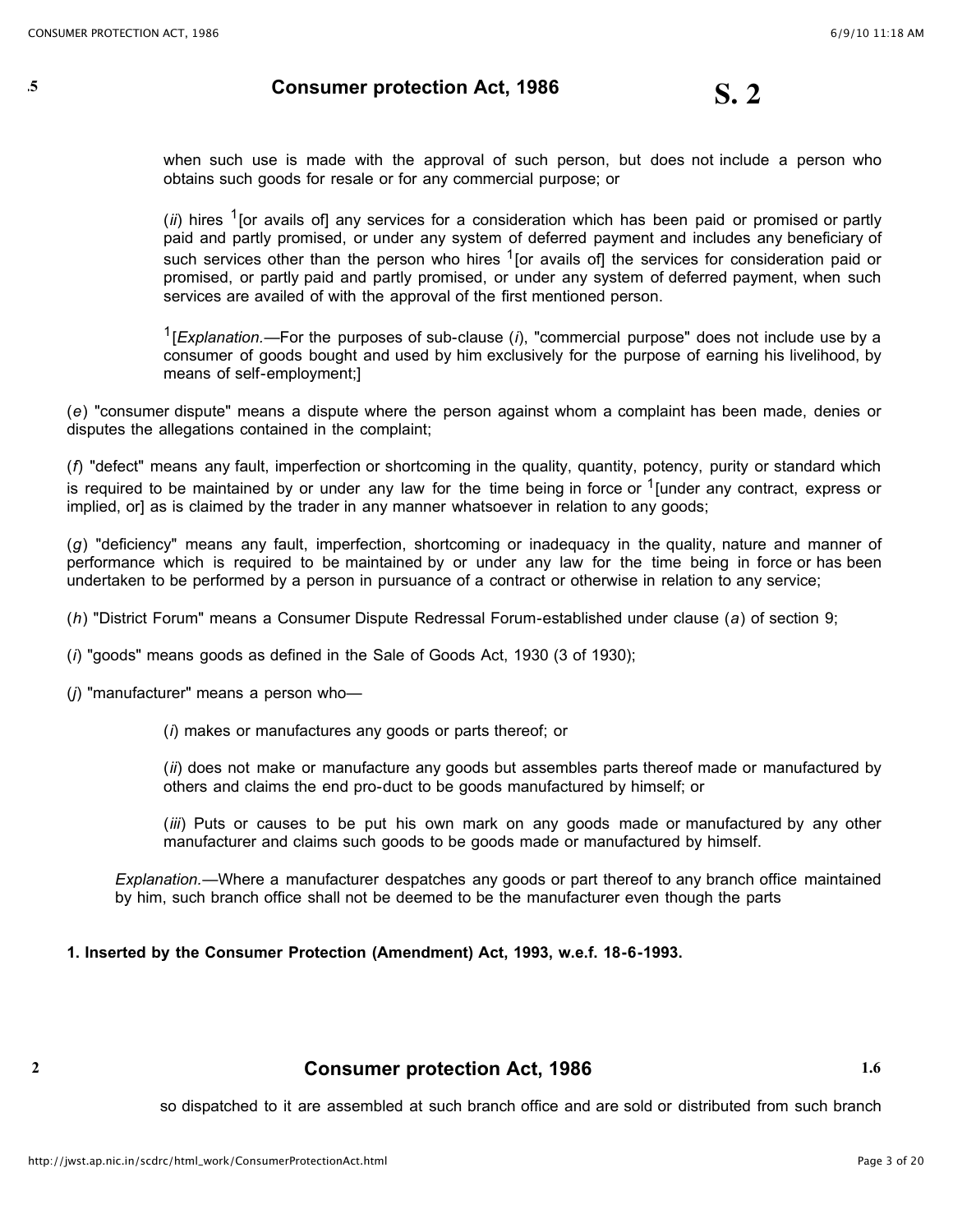office;

<sup>1</sup>[(*jj*) "member" includes the President and a member of the National Commission or a State Commission or a District Forum, as the case may be;]

(*k*) "National Commission" means the National Consumer Disputes Redressal Commission established under clause (*c*) of section 9;

(*l*) "notification" means a notification published in the Official Gazette;

(*m*) "person" includes,—

- (*i*) a firm whether registered or not;
- (*ii*) a Hindu undivided family;
- (*iii*) a co-operative society;
- (*iv*) every other association of persons whether registered under the Societies Registration Act, 1860 (21 of 1860) or not;

(*n*) "prescribed" means prescribed by rules made by the State Government, or as the case may be, by the Central Government under this Act;

1[(*nn*)"restrictive trade practice" means any trade practice which requires a consumer to buy, hire or avail of any goods or, as the case may be, services as a condition precedent for buying, hiring or availing of other goods or services;]

(*o*) "service" means service of any description which is made available to potential users and includes the provision of facilities in connection with banking, financing, insurance, transport, processing, supply of electrical or other energy, board or lodging or both, <sup>1</sup>[housing construction,] entertainment, amusement or the purveying of news or other information, but does not include the rendering of any service free of charge or under a contract of personal service;

(*p*) "State Commission" means a Consumer Disputes Redressal Commission established in a State under clause (*b*) of section 9;

(*q*) "trader" in relation to any goods means a person who sells or distributes any goods for sale and includes the manufacturer thereof, and where such goods are sold or distributed in package form, includes the packer thereof;

 $<sup>2</sup>$ [(*r*) "unfair trade practice" means a trade practice which, for the purpose of promoting the sale, use or supply of</sup> any goods or for the provision of any service, adopts any unfair method or unfair or deceptive practice including any of the following practices, namely :—

> (*1*) the practice of making any statement, whether orally or in writing or by visible representation which,—

(*i*) falsely represents that the goods are of a particular standard quality, quantity, grade, composition, style or model;

(*ii*) falsely represents that the services are of a particular standard, quality or grade;

- 1. Inserted by the Consumer Protection (Amendment) Act, 1993, w.e.f. 18-6-1993.
- 2. Substituted, *ibid.*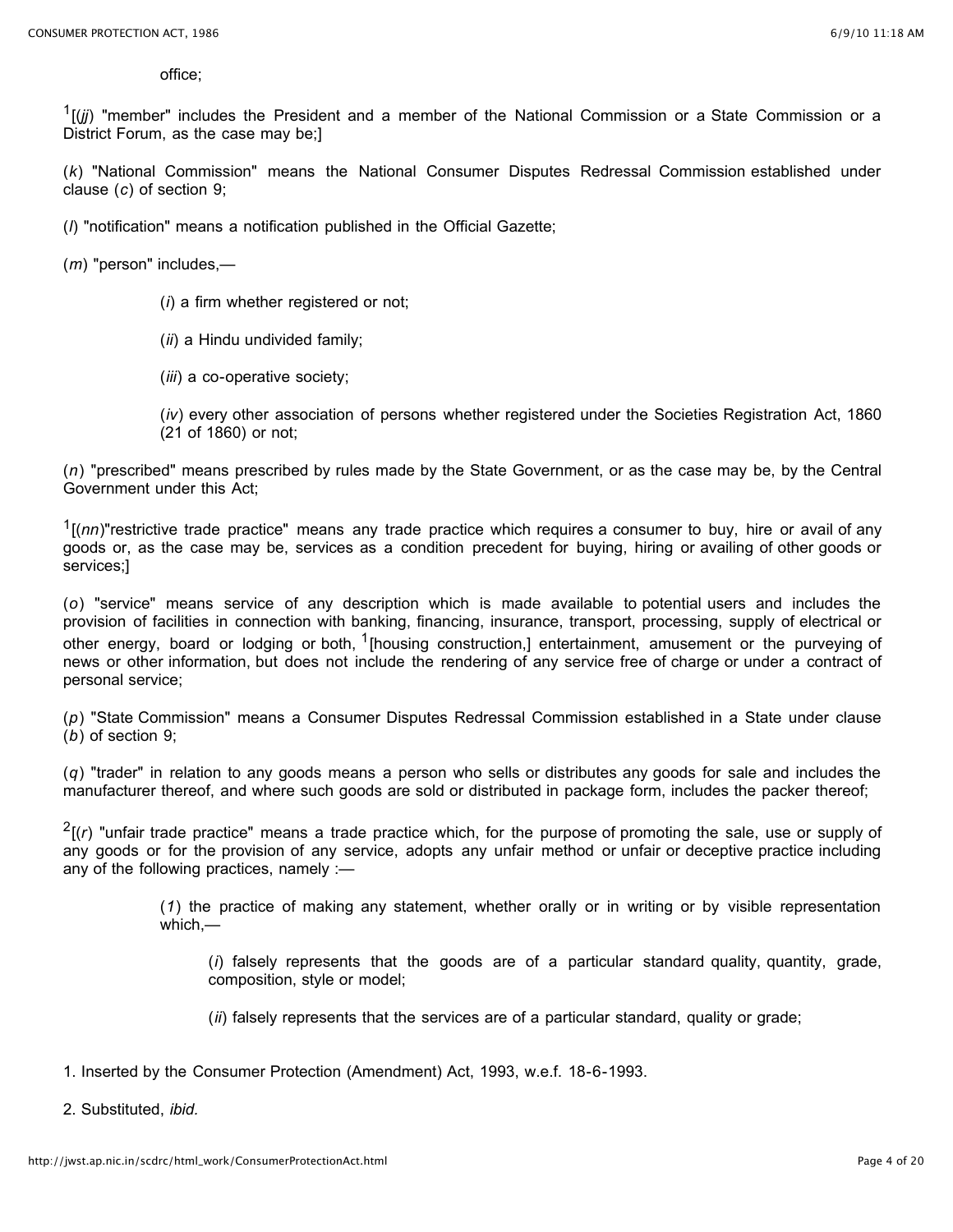## **1.7 Consumer protection Act, 1986 S. 2**

(*iii*) falsely represents any re-built, second-hand, renovated, reconditioned or old goods as new goods;

(*iv*) represents that the goods or services have sponsorship, approval, performance, characteristics, accessories, uses or benefits which such goods or services do not have;

(*v*) represents that the seller or the supplier has a sponsorship or approval or affiliation which such seller or supplier does not have;

(*vi*) makes a false or misleading representation concerning the need for, or the usefulness of, any goods or services;

(*vii*) gives to the public any warranty or guarantee of the performance, efficacy or length of life of a product or of any goods that is not based on an adequate or proper test thereof :

Provided that where a defense is raised to the effect that such warranty or guarantee is based on adequate or proper test, the burden of proof of such defense shall lie on the person raising such defense;

(*viii*) makes to the public a representation in a form that purports to be—

(*i*) a warranty or guarantee of a product or of any goods or services; or

(*ii*) a promise to replace, maintain or repair an article or any part thereof or to repeat or continue a service until it has achieved a specified result,

if such purported warranty or guarantee or promise is materially misleading or if there is no reasonable prospect that such warranty, guarantee or promise will be carried out;

(*ix*) materially misleads the public concerning the price at which a product or like products or goods or services, have been or are, ordinarily sold or provided, and, for this purpose, a representation as to price shall be deemed to refer to the price at which the product or goods or services has or have been sold by sellers or provided by suppliers generally in the relevant market unless it is clearly specified to be the price at which the product has been sold or services have been provided by the person by whom or on whose behalf the representation is made;

(*x*) Gives false or misleading facts disparaging the goods, services or trade of another person.

*Explanation.*—For the purposes of clause (*1*), a statement that is—

(*a*) expressed on an article offered or displayed for sale, or on its wrapper or container; or

(*b*) expressed on anything attached to, inserted in, or accompanying, an article offered or displayed for sale, or on anything on which the article is mounted for display or sale; or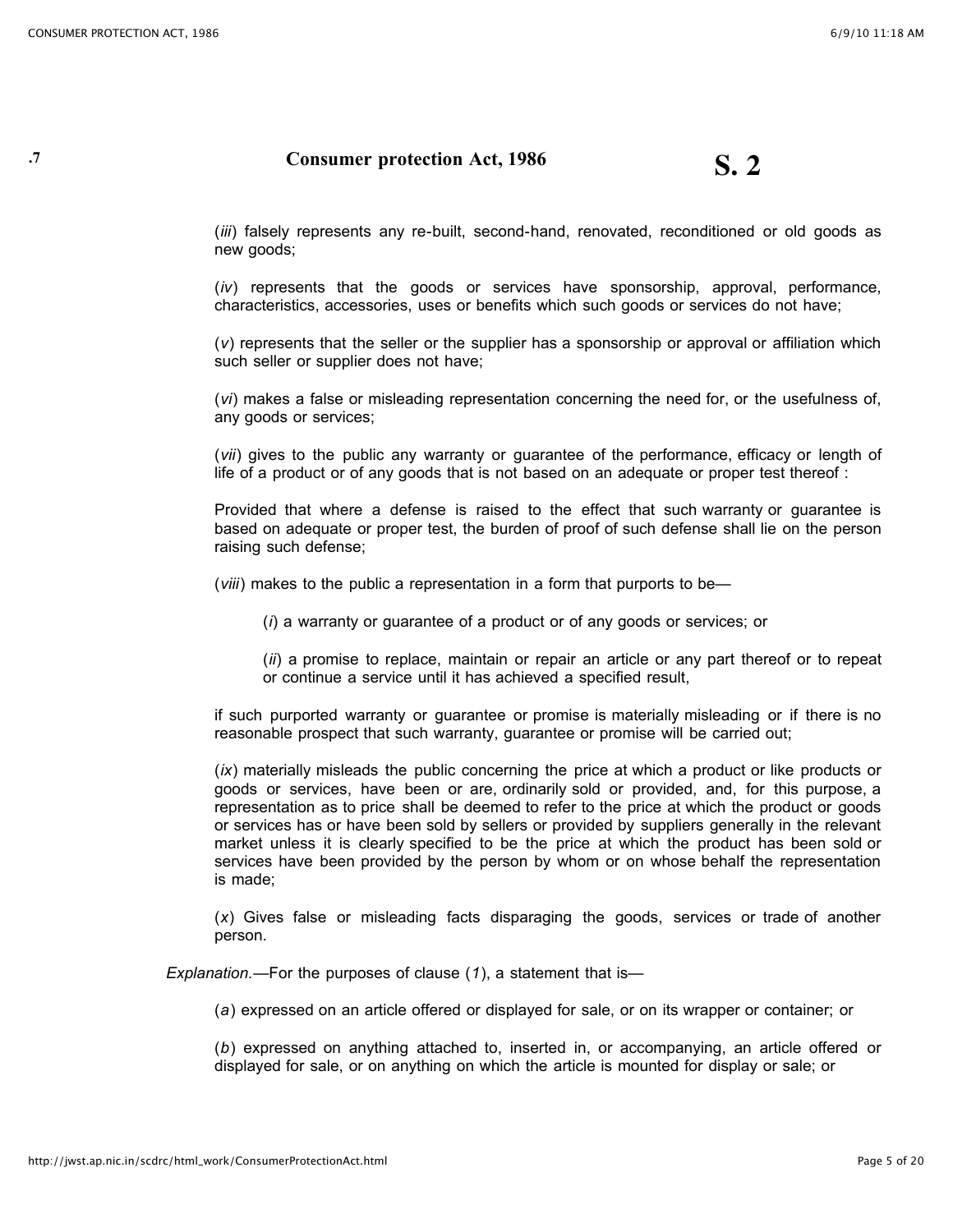### **S. 2 Consumer protection Act, 1986 1.8**

(*c*) contained in or on anything that is sold, sent, delivered, transmitted or in any other manner whatsoever made available to a member of the public,

shall be deemed to be a statement made to the public by, and only by, the person who had caused the statement to be so expressed, made or contained;

(*2*) Permits the publication of any advertisement whether in any newspaper or otherwise, for the sale or supply at a bargain price, of goods or services that are not intended to be offered for sale or supply at the bargain price, or for a period that is, and in quantities that are, reasonable, having regard to the nature of the market in which the business is carried on, the nature and size of business, and the nature of the advertisement.

*Explanation.*—For the purposes of clause (*2*), "bargaining price" means—

(*a*) a price that is stated in any advertisement to be a bargain price, by reference to an ordinary price or otherwise, or

(*b*) a price that a person who reads, hears or sees the advertisement, would reasonably understand to be a bargain price having regard to the prices at which the product advertised or like products are ordinarily sold;

(*3*) permits—

(*a*) the offering of gifts, prizes or other items with the intention of not providing them as offered or creating impression that something is being given or offered free of charge when it is fully or partly covered by the amount charged in the transaction as a whole;

(*b*) the conduct of any contest, lottery, game of chance or skill, for the purpose of promoting, directly or indirectly, the sale, use or supply of any product or any business interest;

(4) permits the sale or supply of goods intended to be used, or are of a kind likely to be used, by consumers, knowing or having reason to believe that the goods do not comply with the standards prescribed by competent authority relating to performance, composition, contents, design, constructions, finishing or packaging as are necessary to prevent or reduce the risk of injury to the person using the goods;

(5) Permits the hoarding or destruction of goods, or refuses to sell the goods or to make them available for sale or to provide any service, if such hoarding or destruction or refusal raises or tends to raise or is intended to raise, the cost of those or other similar goods or services.]

(2) Any reference in this Act to any other Act or provision thereof which is not in force in any area to which this Act applies shall be construed to have a reference to the corresponding Act or provision thereof in force in such area.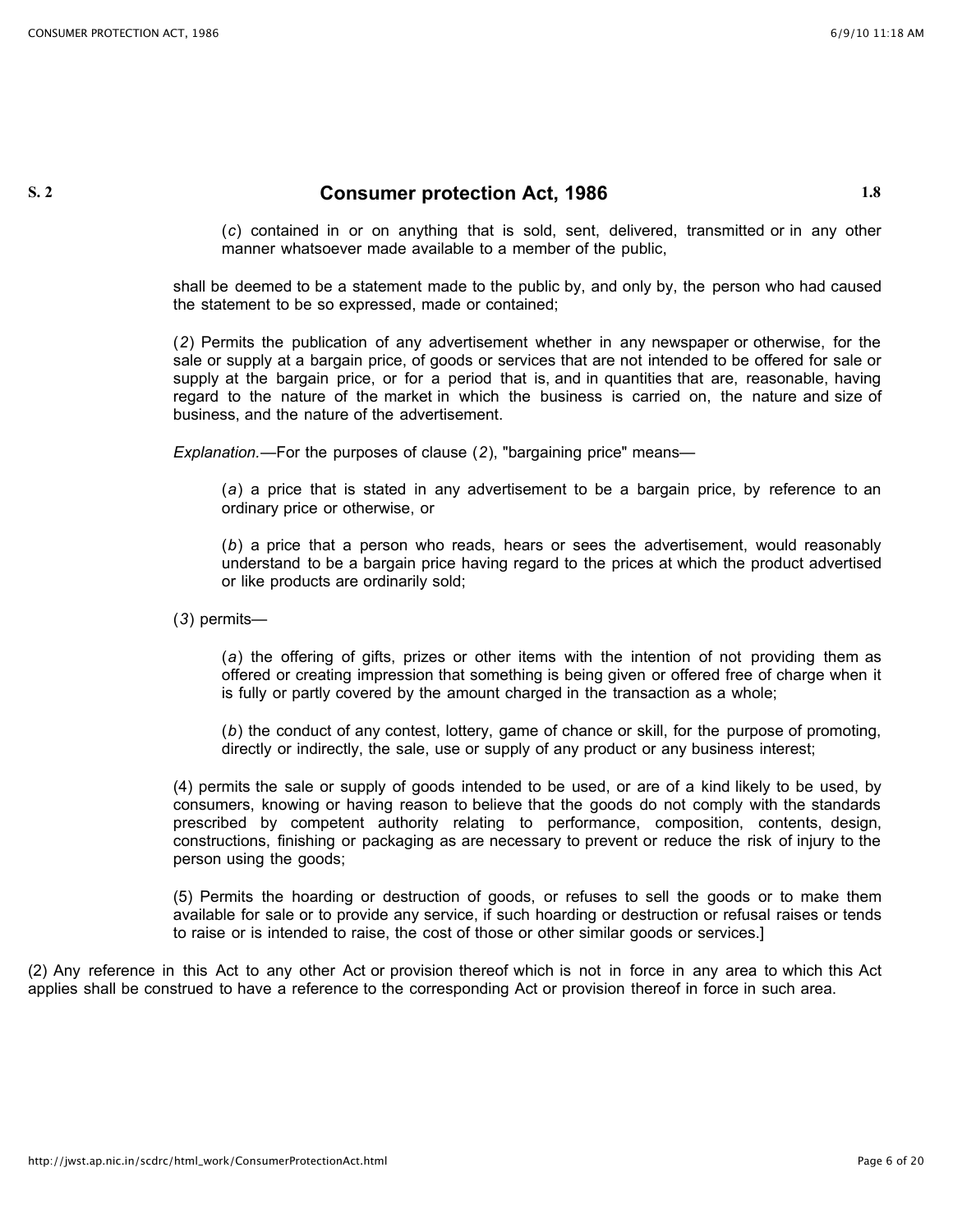### **1.9 Consumer protection Act, 1986 S. 6**

Act not in derogation of any other law.

3. The provisions of this Act shall be in addition to and not in derogation of the provisions of any other law for the time being in force.

Chapter II

### **Consumer Protection Council**

The Consumer Protection Council.

4. (1) The Central Government may, by notification, establish with effect from such date as it may specify in such notification, a Council to be known as the Central Consumer Protection Council (hereinafter referred to as the Central Council).

(2) The Central Council shall consist of the following members, namely :—

(a) the Minister Incharge of <sup>1</sup>[consumer affairs] in the Central Government, who shall be its Chairman, and

(*b*) Such number of other official or non-official members representing such interests as may be prescribed.

Procedure for meetings of the Central Council.

5. (1) The Central Council shall meet as and when necessary, but  $2$  [at least one meeting] of the Council shall be held every year.

(2) The Central Council shall meet at such time and place as the Chairman may thinks fit and shall observe such procedure in regard to the transaction of its business as may be prescribed.

Objects of the Central Council.

6. The objects of the Central Council shall be to promote and protect the rights of the consumer such as,—

(a) the right to be protected against the marketing of goods  $3$ [and services] which are hazardous to life and property;

(b) the right to be informed about the quality, quantity, potency, purity, standard and price of goods <sup>3</sup>[or services, as the case may be,] so as to protect the consumer against unfair trade practices;

(*c*) the right to be assured, wherever possible, access to a variety of goods 3[and services] at competitive prices;

(*d*) the right to be heard and to be assured that consumers' interests will receive due consideration at appropriate forums;

(*e*) the right to seek redressal against unfair trade practices 3[or restrictive trade practices] or unscrupulous exploitation of consumers; and

(*f*) The right to consumer education.

1. Substituted for "the Department of Food and Civil Supplies" by the Consumer Protection (Amendment) Act,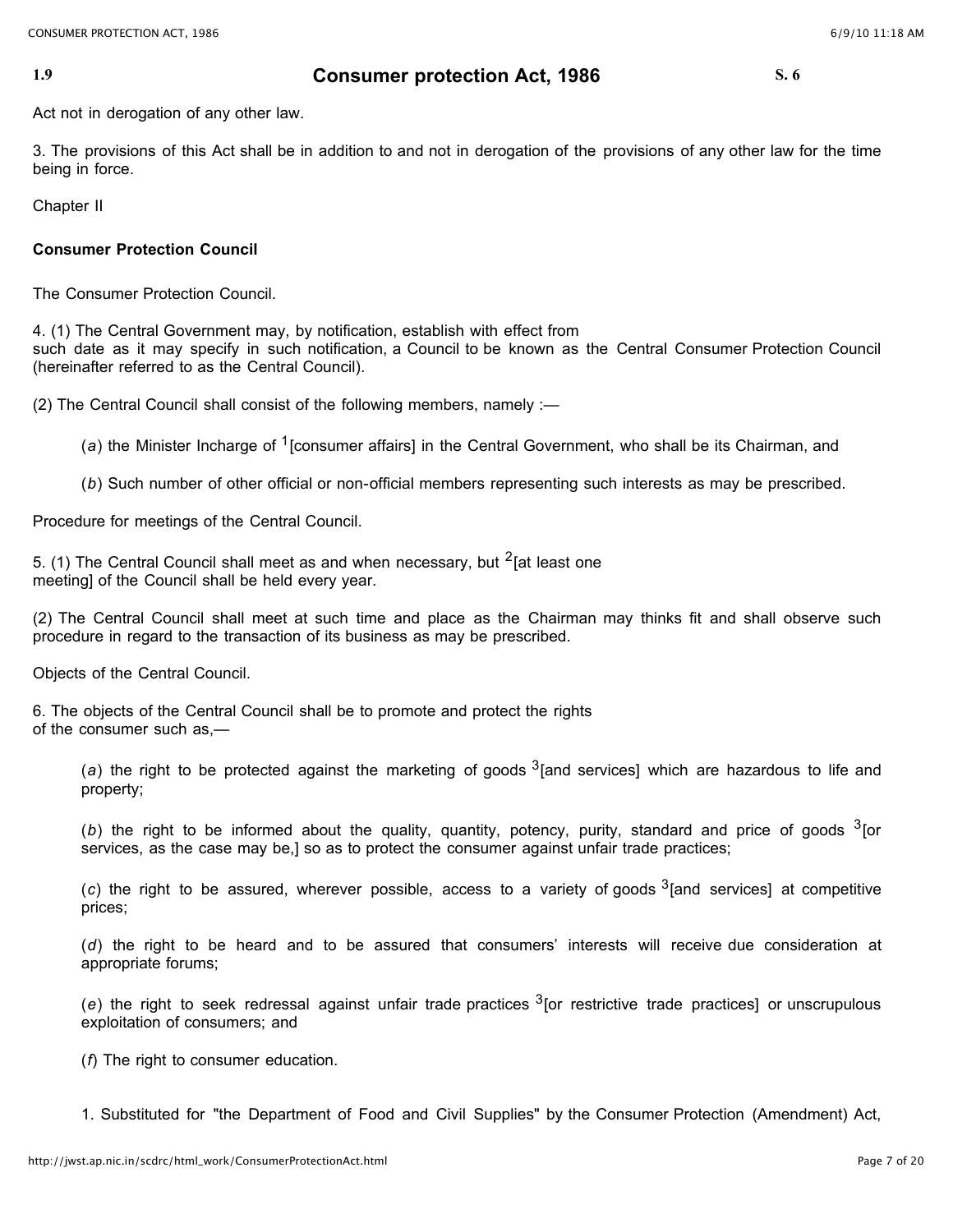1993, w.e.f. 18-6-1993.

- 2. Substituted for "not less than three meetings", *ibid.*
- 3. Inserted, *ibid.*

### **S. 9 Consumer protection Act, 1986 1.10**

### **The State Consumer Protection Councils.**

7. (1) The State Government may, by notification, establish with effect from such date as it may specify in such notification, a Council to be known as the Consumer Protection Council for.................................(hereinafter referred to as State Council).

 $1$ [(2) The State Council shall consist of the following members, namely :—

(*a*) the Minister in-charge of consumer affairs in the State Government who shall be its Chairman;

(*b*) such number of other official or non-official members representing such interests as may be prescribed by the State Government.

(3) The State Council shall meet as and when necessary but not less than two meetings shall be held every year.

(4) The State Council shall meet at such time and place as the Chairman may think fit and shall observe such procedure in regard to the transaction of its business as may be prescribed by the State Government.]

### **Objects of the State Council.**

8. The objects of every State Council shall be to promote and protect within the State the rights of the consumers laid down in clauses (*a*) to (*f*) of section 6.

### **Chapter III\* Consumer Disputes Redressal Agencies**

### **Establishment of Consumer Disputes Redressal Agencies.**

9. There shall be established for the purposes of this Act, the following agencies, namely :—

(*a*) a Consumer Disputes Redressal Forum to be known as the "District Forum" established by the State Government  $2^x$  \* \*] in each district of the State by notification :

3[**Provided** that the State Government may, if it deems fit, establish more than one District Forum in a district;]

(*b*) a Consumer Disputes Redressal Commission to be known as the "State Commission" established by the State Government  $2^x * 1$  in the State by notification; and

(*c*) A National Consumer Disputes Redressal Commission established by the State Government by notification.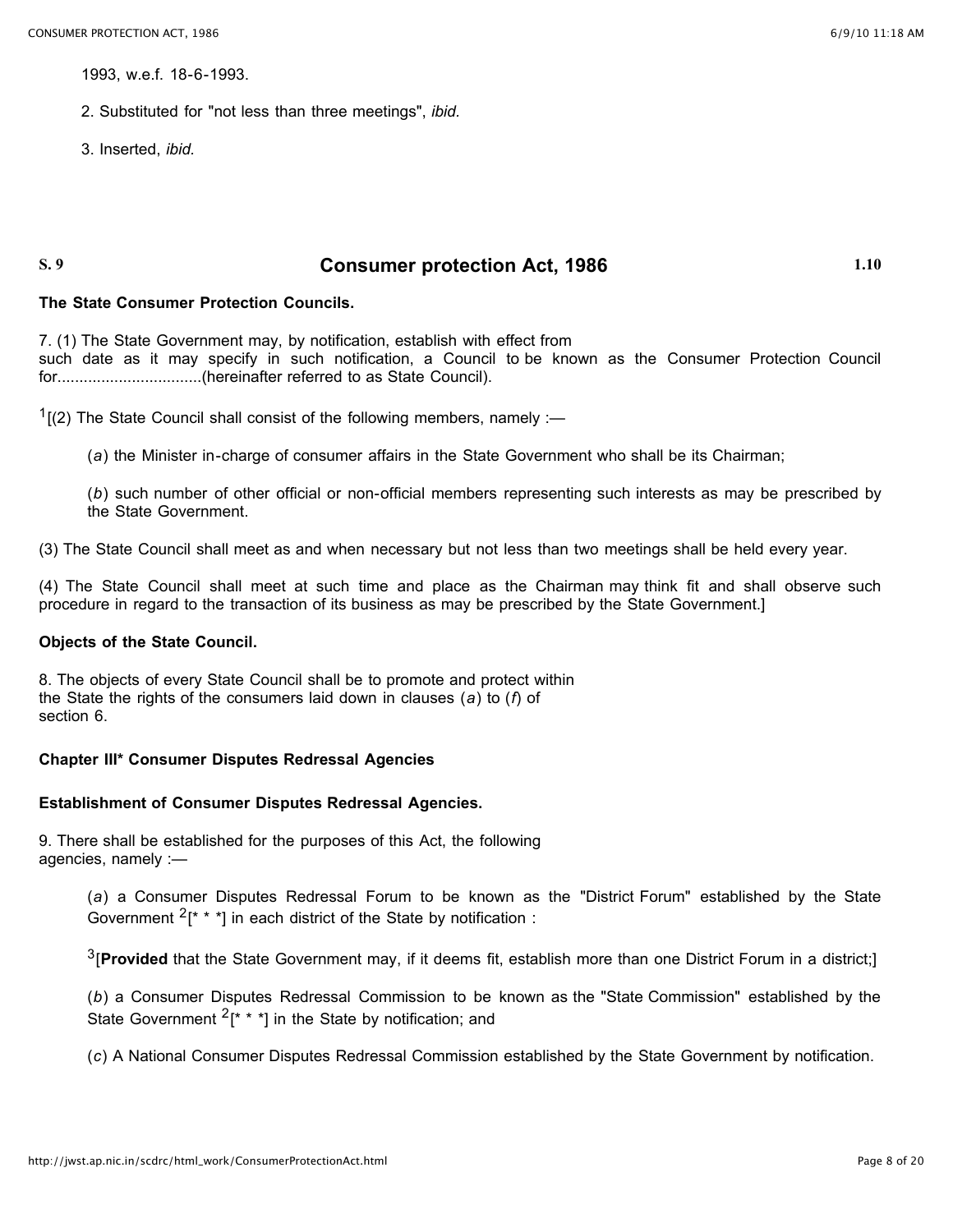- 1. Substituted for sub-section (2) by the Consumer Protection (Amendment) Act, 1993, w.e.f. 18-6-1993.
- 2. Words "with the prior approval of the Central Government" omitted, *ibid.*
- 3. Inserted, *ibid.*
- \*1-7-1987.

| 1.11                                                                                                                                                                                                                                                                                                                                                                    | <b>Consumer protection Act, 1986</b> | S. 11 |  |
|-------------------------------------------------------------------------------------------------------------------------------------------------------------------------------------------------------------------------------------------------------------------------------------------------------------------------------------------------------------------------|--------------------------------------|-------|--|
| <b>Composition of the District Forum.</b>                                                                                                                                                                                                                                                                                                                               |                                      |       |  |
| 10. <sup>1</sup> [(1) Each District Forum shall consist of-                                                                                                                                                                                                                                                                                                             |                                      |       |  |
| (a) a person who is, or has been, or is qualified to be a District Judge, who shall be its President;                                                                                                                                                                                                                                                                   |                                      |       |  |
| (b) Two other members, who shall be persons of ability, integrity and standing, and have adequate knowledge<br>or experience of, or have shown capacity in dealing with, problems relating to economics, law, commerce,<br>accountancy, industry, public affairs or administration, one of whom shall be a woman.]                                                      |                                      |       |  |
| $2$ [(1A) Every appointment under sub-section (1) shall be made by the State Government on the recommendation of a<br>selection committee consisting of the following, namely :-                                                                                                                                                                                        |                                      |       |  |
| (i) President of the State Commission-Chairman,                                                                                                                                                                                                                                                                                                                         |                                      |       |  |
| (ii) Secretary, Law Department of the State-Member,                                                                                                                                                                                                                                                                                                                     |                                      |       |  |
| (iii) Secretary, Incharge of the Department dealing with consumer affairs in the State-Member.]                                                                                                                                                                                                                                                                         |                                      |       |  |
| (2) Every member of the District Forum shall hold office for a term of five years or up to the age of 65 years,<br>whichever is earlier, and shall not be eligible for re-appointment :                                                                                                                                                                                 |                                      |       |  |
| Provided that a member may resign his office in writing under his hand addressed to the State Government and on<br>such resignation being accepted, his office shall become vacant and may be filled by the appointment of a person<br>possessing any of the qualifications mentioned in sub-section (1) in relation to the category of the member who has<br>resigned. |                                      |       |  |
| (3) The salary or honorarium and other allowance payable to, and the other terms and conditions of service of the<br>members of the District Forum shall be such as may be prescribed by the State Government.                                                                                                                                                          |                                      |       |  |
| Jurisdiction of the District Forum.                                                                                                                                                                                                                                                                                                                                     |                                      |       |  |
| 11. (1) Subject to the other provisions of this Act, the District Forum shall<br>have jurisdiction to entertain complaints where the value of the goods or services and the compensation, if any,<br>claimed <sup>1</sup> [does not exceed rupees twenty lakhs.]                                                                                                        |                                      |       |  |
| (2) A complaint shall be instituted in a District Forum within the local limits of whose jurisdiction,-                                                                                                                                                                                                                                                                 |                                      |       |  |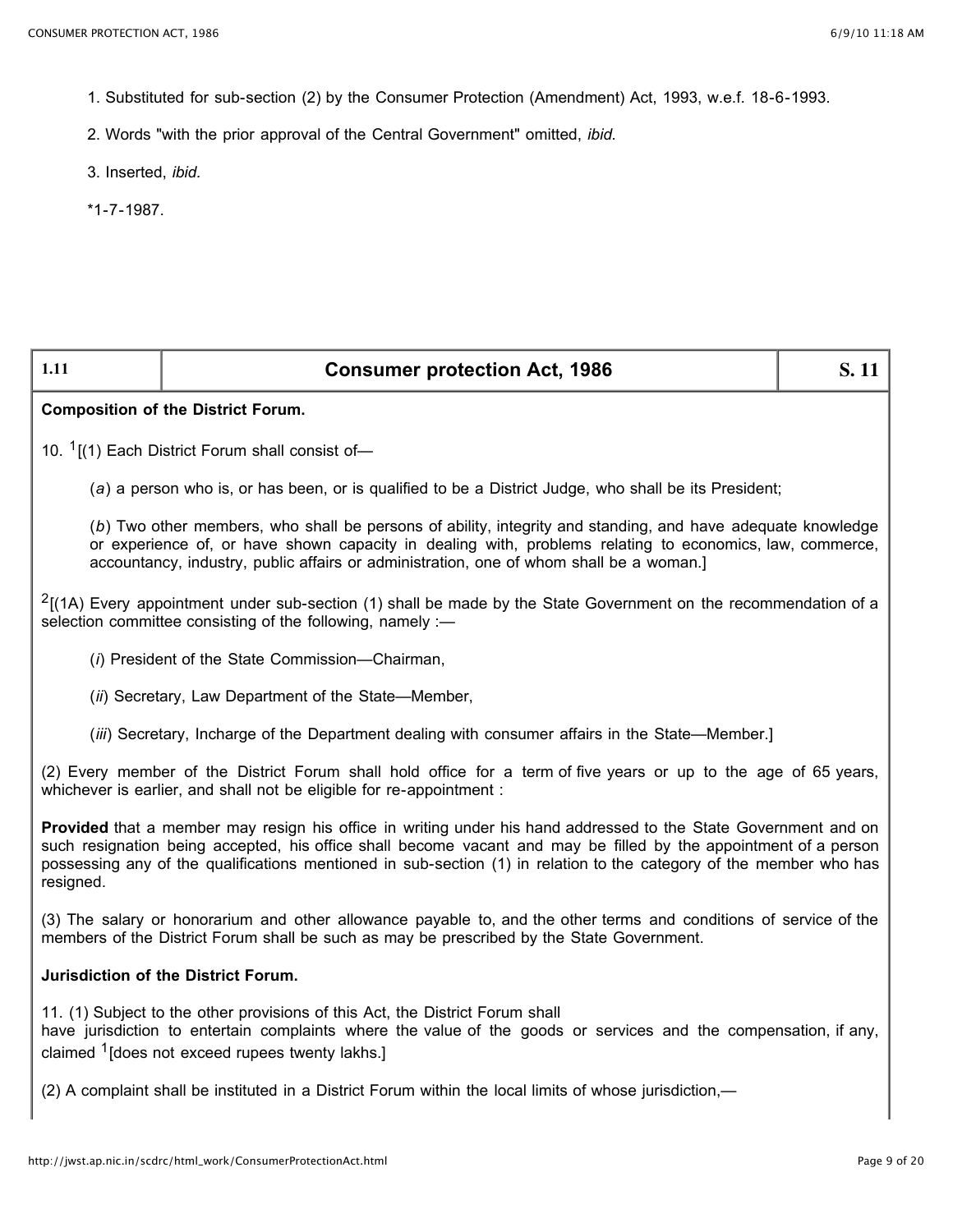(*a*) the opposite party or each of the opposite parties, where there are more than one, at the time of the institution of the complaint, actually and voluntarily resides or carries on business, or  $\rm{^4}$ [has a branch office or] personally works for gain; or

1. Substituted by the Consumer Protection (Amendment) Act, 2002, w.e.f. 15-03-2003.

2. Inserted, *ibid.*

3. Substituted for "is less than rupees one lakh", *ibid.*

4. Inserted, *ibid.*

# **S. 13 Consumer protection Act, 1986 1.12** (*b*) any of the opposite parties, where there are more than one, at the time of the institution of the complaint, actually and voluntarily resides, or carries on business  $1$  [or has a branch office], or personally works for gain, provided that in such case either the permission of the District Forum is given, or the opposite parties who do not reside, or carry on business  $1$  [or have a branch office], or personally work for gain, as the case may be, acquiesce in such institution; or (*c*) The cause of action, wholly or in part, arises. 2[**Manner in which complaint shall be made.** 12. A complaint in relation to any goods sold or delivered or agreed to be sold or delivered or any service provided or agreed to be provided may be filed with a District Forum by— (*a*) the consumer to whom such goods are sold or delivered or agreed to be sold or delivered or such services provided or agreed to be provided; (*b*) any recognized consumer association whether the consumer to whom the goods sold or delivered or agreed to be sold or delivered or services provided or agreed to be provided is a member of such association or not; (*c*) one or more consumers, where there are numerous consumers having the same interest, with the permission of the District Forum, on behalf of, or for the benefit of, all consumers so interested; or (*d*) The Central or the State Government. *Explanation.* —For the purposes of this section, "recognized consumer association" means any voluntary consumer association registered under the Companies Act, 1956 (1 of 1956), or any other law for the time being in force.] **Procedure on receipt of complaint.** 13. (1) The District Forum shall, on receipt of a complaint, if it relates to any goods,— (*a*) refer a copy of the complaint to the opposite party mentioned in the complaint directing him to give his version of the case within a period of thirty days or such extended period not exceeding fifteen days as may be granted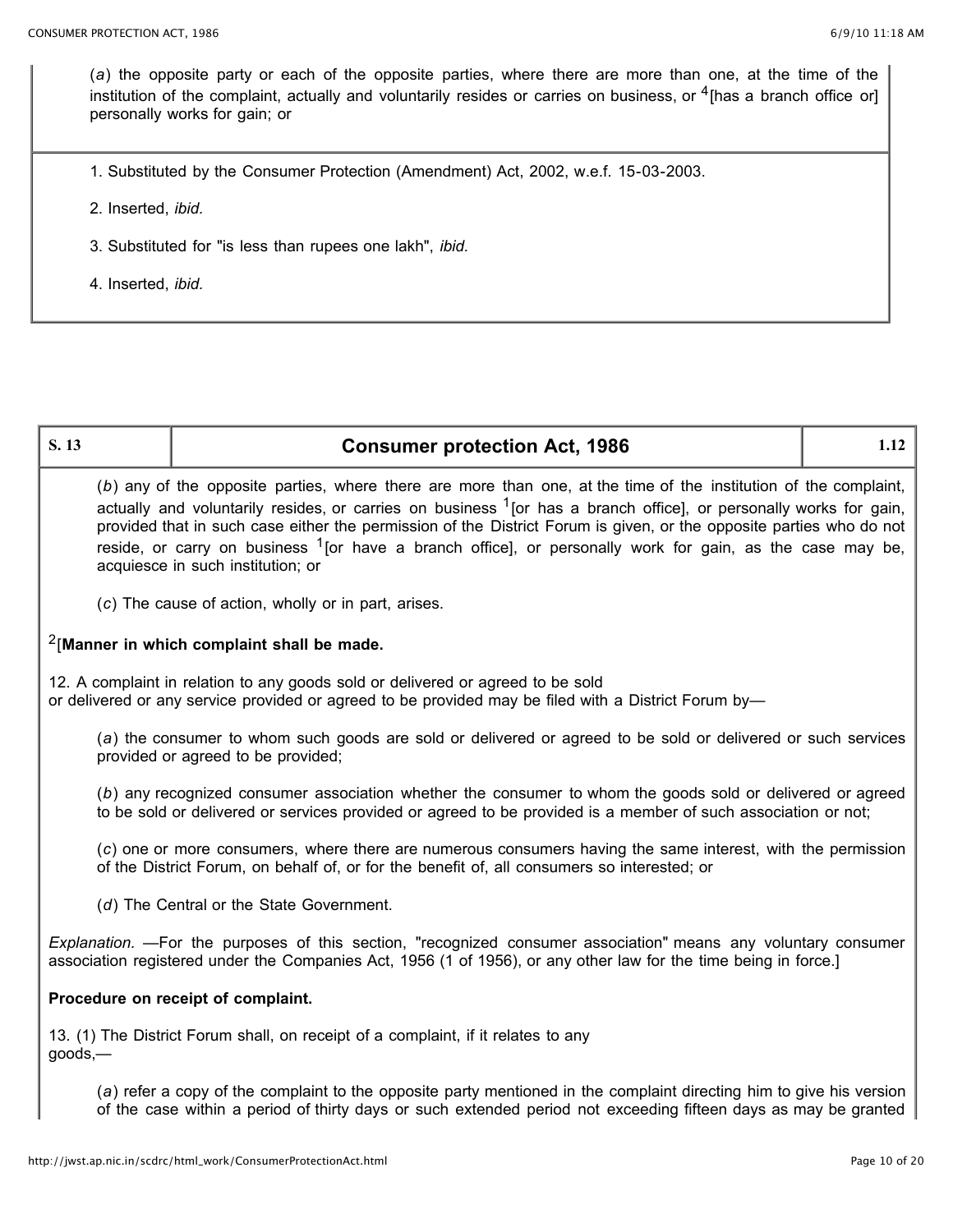by the District Forum;

(*b*) where the opposite party on receipt of a complaint referred to him under clause (*a*) denies or disputes the allegations contained in the complaint, or omits or fails to take any action to represent his case within the time given by the District Forum, the District Forum shall proceed to settle the consumer dispute in the manner specified in clauses (*c*) to (*g*);

(*c*) where the complaint alleges a defect in the goods which cannot be determined without proper analysis or test of the goods, the District Forum shall obtain a sample of the goods from the complainant, seal it and authenticate it in the manner prescribed and refer the sample so sealed to the appropriate laboratory along with a direction that such laboratory

1. Inserted by the Consumer Protection (Amendment) Act, 1993, w.e.f. 18-6-1993.

2. Substituted, *ibid.*

| 1.13                                                                                                                                                                                                                                                                                                                                                                                                                   | <b>Consumer protection Act, 1986</b> | S. 13 |
|------------------------------------------------------------------------------------------------------------------------------------------------------------------------------------------------------------------------------------------------------------------------------------------------------------------------------------------------------------------------------------------------------------------------|--------------------------------------|-------|
| make an analysis or test, whichever may be necessary, with a view to finding out whether such goods suffer from any<br>defect alleged in the complaint or from any other defect and to report its findings thereon to the District Forum within a<br>period of forty-five days of the receipt of the reference or within such extended period as may be granted by the District<br>Forum;                              |                                      |       |
| (d) before any sample of the goods is referred to any appropriate laboratory under clause (c), the District Forum may<br>require the complainant to deposit to the credit of the Forum such fees as may be specified, for payment to the<br>appropriate laboratory for carrying out the necessary analysis or test in relation to the goods in question;                                                               |                                      |       |
| (e) the District Forum shall remit the amount deposited to its credit under clause $(d)$ to the appropriate laboratory to<br>enable it to carry out the analysis or test mentioned in clause $(c)$ and on receipt of the report from the appropriate<br>laboratory, the District Forum shall forward a copy of the report along with such remarks as the District Forum may feel<br>appropriate to the opposite party; |                                      |       |
| $(f)$ if any of the parties disputes the correctness of the findings of the appropriate laboratory, or disputes the correctness<br>of the methods of analysis or test adopted by the appropriate laboratory, the District Forum shall require the opposite<br>party or the complainant to submit in writing his objections in regard to the report made by the appropriate laboratory;                                 |                                      |       |
| (g) The District Forum shall thereafter give a reasonable opportunity to the complainant as well as the opposite party of<br>being heard as to the correctness or otherwise of the report made by the appropriate laboratory and also as to the<br>objection made in relation thereto under clause $(f)$ and issue an appropriate order under section 14.                                                              |                                      |       |
| (2) The District Forum shall, if the complaint received by it under section 12 relates to goods in respect of which the<br>procedure specified in sub-section (1) cannot be followed, or if the complaint relates to any services,—                                                                                                                                                                                    |                                      |       |
| (a) refer a copy of such complaint to the opposite party directing him to give his version of the case within a period of<br>thirty days or such extended period not exceeding fifteen days as may be granted by the District Forum;                                                                                                                                                                                   |                                      |       |
| (b) where the opposite party, on receipt of a copy of the complaint, referred to him under clause (a) denies or disputes<br>the allegations contained in the complaint, or omits or fails to take any action to represent his case within the time given                                                                                                                                                               |                                      |       |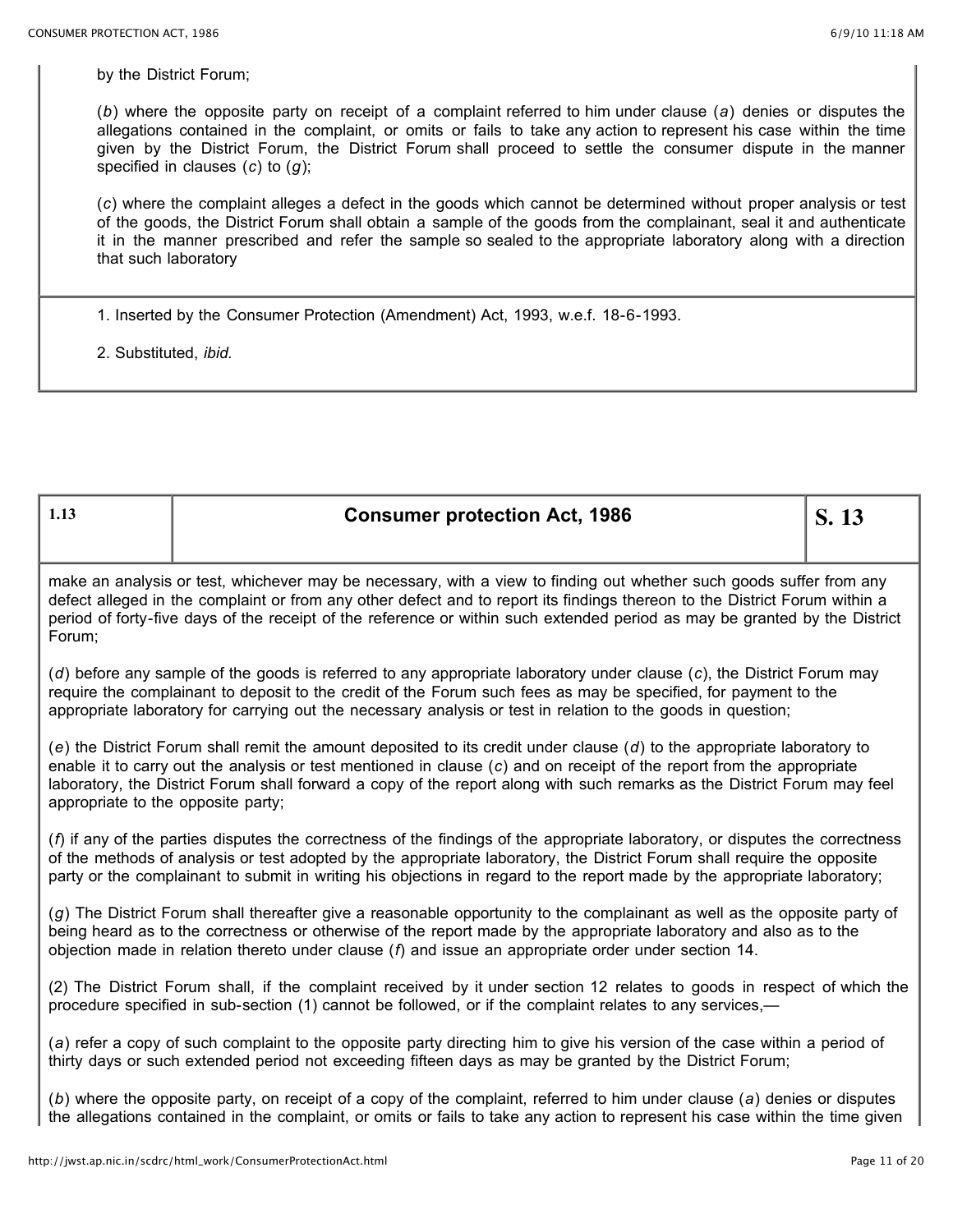by the District Forum, the District Forum shall proceed to settle the consumer dispute,—

(*i*) on the basis of evidence brought to its notice by the complainant and the opposite party, where the opposite party denies or disputes the allegations contained in the complaint, or

(*ii*) On the basis of evidence brought to its notice by the complainant where the opposite party omits or fails to take any action to represent his case within the time given by the Forum.

## **S. 14 Consumer protection Act, 1986 1.14**

(3) No proceedings complying with the procedure laid down in sub-sections (1) and (2) shall be called in question in any court on the ground that the principles of natural justice have not been complied with.

(4) For the purposes of this section, the District Forum shall have the same powers as are vested in a civil court under the Code of Civil Procedure, 1908 (5 of 1908) while trying a suit in respect of the following matters, namely:—

(*i*) the summoning and enforcing the attendance of any defendant or witness and examining the witness on oath;

(*ii*) the discovery and production of any document or other material object producible as evidence;

(*iii*) the reception of evidence on affidavits;

(*iv*) the requisitioning of the report of the concerned analysis or test from the appropriate laboratory or from any other relevant source;

(*v*) issuing of any commission for the examination of any witness; and

(*vi*) Any other matter which may be prescribed.

(5) Every proceeding before the District Forum shall be deemed to be a judicial proceeding within the meaning of sections 193 and 228 of the Indian Penal Code (45 of 1860), and the District Forum shall be deemed to be a civil court for the purposes of section 195, and Chapter XXVI of the Code of Criminal Procedure, 1973 (2 of 1974).

<sup>1</sup>[(6) Where the complainant is a consumer referred to in sub-clause (*iv*) of clause (*b*) of sub-section (1) of section 2, the provisions of rule 8 of Order I of the First Schedule to the Code of Civil Procedure, 1908 (5 of 1908) shall apply subject to the modification that every reference therein to a suit or decree shall be construed as a reference to a complaint or the order of the District Forum thereon.]

### **Findings of the District Forum.**

14. (1) If, after the proceeding conducted under section 13, the District Forum

is satisfied that the goods complained against suffer from any of the defects specified in the complaint or that any of the allegations contained in the complaint about the services are proved, it shall issue an order to the opposite party directing him to <sup>2</sup>[do] one or more of the following things, namely:—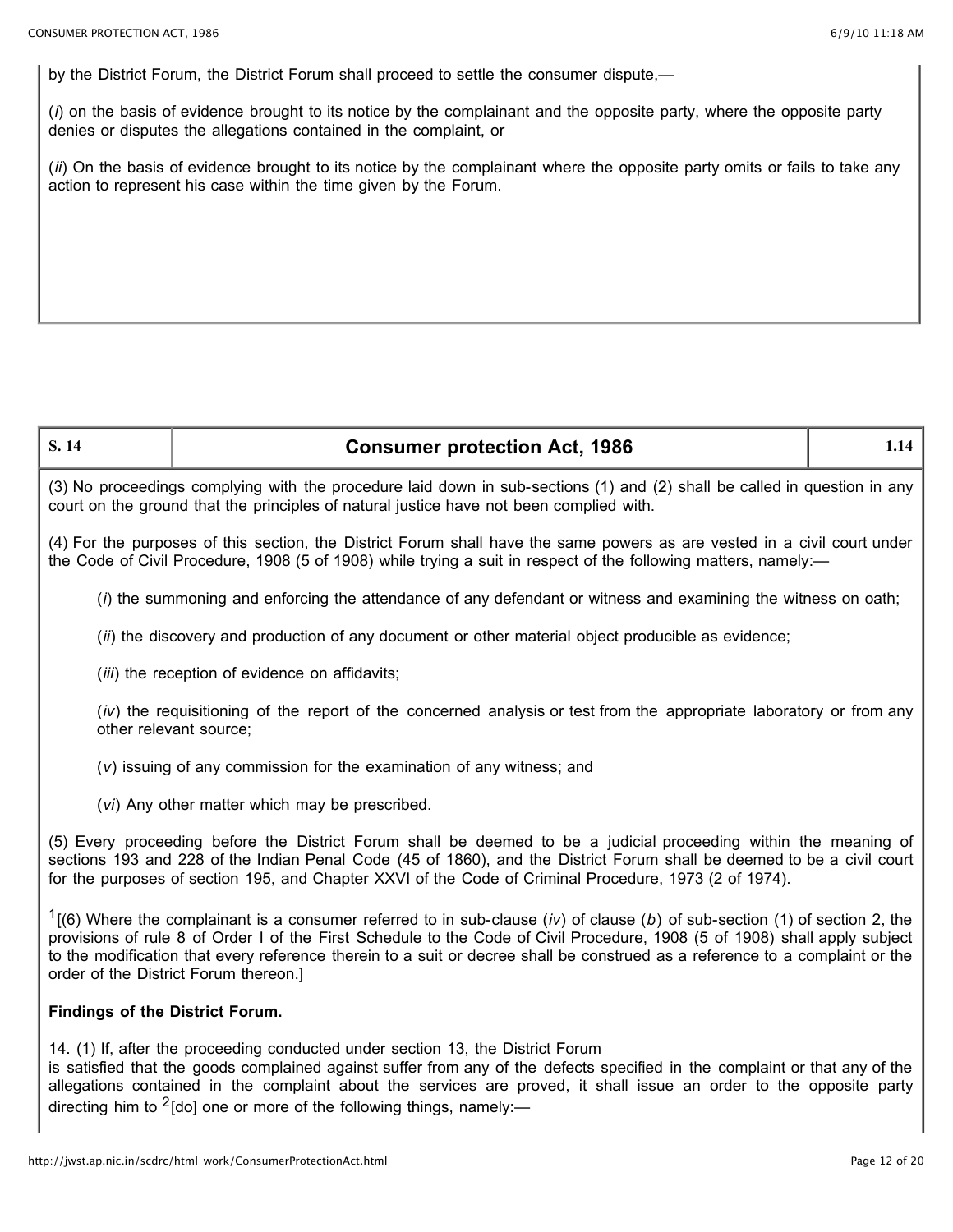(*a*) to remove the defect pointed out by the appropriate laboratory from the goods in question;

(*b*) to replace the goods with new goods of similar description which shall be free from any defect;

(*c*) to return to the complainant the price, or, as the case may be, the charges paid by the complainant;

1. Inserted by the Consumer Protection (Amendment) Act, 1993, w.e.f. 18-6-1993.

2. Substituted for "take", *ibid*.

| 1.15                                                                                                                                                                       | <b>Consumer protection Act, 1986</b>                                                                                                                                                                                                                                                                                                          | S. 16 |
|----------------------------------------------------------------------------------------------------------------------------------------------------------------------------|-----------------------------------------------------------------------------------------------------------------------------------------------------------------------------------------------------------------------------------------------------------------------------------------------------------------------------------------------|-------|
|                                                                                                                                                                            | (d) to pay such amount as may be awarded by it as compensation to the consumer for any loss or injury<br>suffered by the consumer, due to the negligence of the opposite party;                                                                                                                                                               |       |
|                                                                                                                                                                            | $1$ [(e) to remove the effects or deficiencies in the services in question;                                                                                                                                                                                                                                                                   |       |
| $(f)$ to discontinue the unfair trade practice or the restrict trade practice or not to repeat them;                                                                       |                                                                                                                                                                                                                                                                                                                                               |       |
| $(g)$ not to offer the hazardous goods for sale;                                                                                                                           |                                                                                                                                                                                                                                                                                                                                               |       |
| (h) to withdraw the hazardous goods from being offered for sale;                                                                                                           |                                                                                                                                                                                                                                                                                                                                               |       |
|                                                                                                                                                                            | (i) To provide for adequate costs to parties.]                                                                                                                                                                                                                                                                                                |       |
| $^{2}$ [(2) Every proceeding referred to in sub-section (1) shall be conducted by the President of the District Forum and at<br>least one member thereof sitting together: |                                                                                                                                                                                                                                                                                                                                               |       |
|                                                                                                                                                                            | <b>Provided</b> that where the member, for any reason, is unable to conduct the proceeding till it is completed, the<br>President and the other member shall conduct such proceeding de novo.                                                                                                                                                 |       |
|                                                                                                                                                                            | (2A) Every order made by the District Forum under sub-section (1) shall be signed by its President and the member or<br>members who conducted the proceeding:                                                                                                                                                                                 |       |
|                                                                                                                                                                            | Provided that where the proceeding is conducted by the President and one member and they differ on any point or<br>points, they shall state the point or points on which they differ and refer the same to the other member for hearing on<br>such point or points and the opinion of the majority shall be the order of the District Forum.] |       |
|                                                                                                                                                                            | (3) Subject to the foregoing provisions, the procedure relating to the conduct of the meetings of the District Forum, its<br>sittings and other matter shall be such as may be prescribed by the State Government.                                                                                                                            |       |
| Appeal.                                                                                                                                                                    |                                                                                                                                                                                                                                                                                                                                               |       |
|                                                                                                                                                                            | 15. Any person aggrieved by an order made by the District Forum may prefer<br>an appeal against such order to the State Commission within a period of thirty days from the date of the order, in such<br>form and manner as may be prescribed:                                                                                                |       |
|                                                                                                                                                                            | Provided that the State Commission may entertain an appeal after the expiry of the said period thirty days if it is                                                                                                                                                                                                                           |       |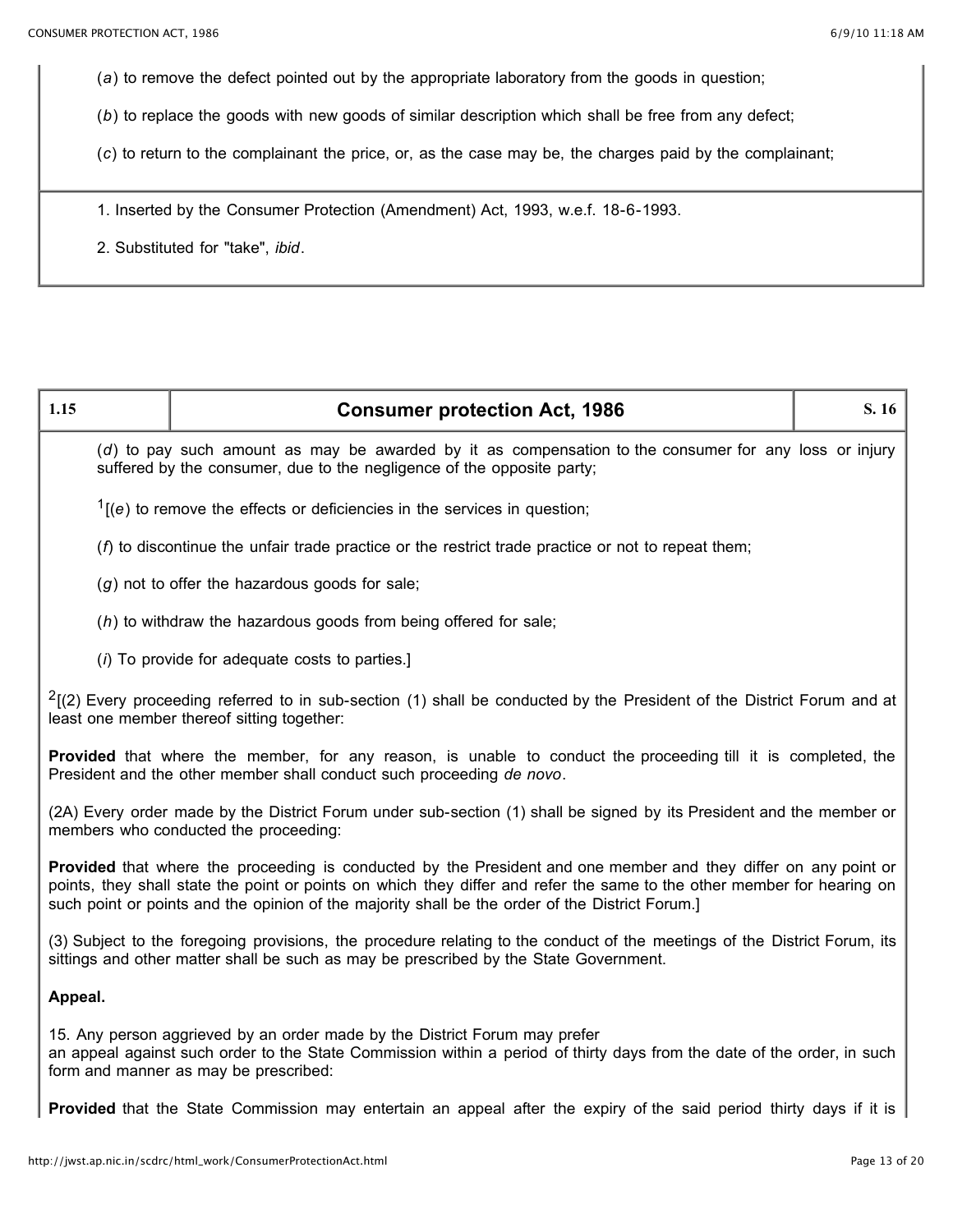satisfied that there was sufficient cause for not filing it within that period.

### **Composition of the State Commission.**

16. (1) Each State Commission shall consist of—

(*a*) a person who is or has been a Judge of a High Court, appointed by the State Government, who shall be its President:

1. Inserted by the Consumer Protection (Amendment) Act, 1993, w.e.f. 18-6-1993.

2. Substituted for sub-section (2), by the Consumer Protection (Amendment) Act, 1991, w.e.f. 15-6-1991.

| S. 17                                                                                                                                                                                                                                                                                                            | <b>Consumer protection Act, 1986</b> | 1.16 |
|------------------------------------------------------------------------------------------------------------------------------------------------------------------------------------------------------------------------------------------------------------------------------------------------------------------|--------------------------------------|------|
| <sup>1</sup> [Provided that no appointment under this clause shall be made except after consultation with the Chief Justice of<br>the High Court;]                                                                                                                                                               |                                      |      |
| (b) two other members, who shall be persons of ability, integrity and standing and have adequate knowledge or<br>experience of, or have shown capacity in dealing with, problems relating to economics, law, commerce,<br>accountancy, industry, public affairs or administration, one of whom shall be a woman: |                                      |      |
| <sup>2</sup> [Provided that every appointment under this clause shall be made by the State Government on the<br>recommendation of a selection committee consisting of the following, namely:-                                                                                                                    |                                      |      |
| (i) President of the State Commission-Chairman,                                                                                                                                                                                                                                                                  |                                      |      |
| (ii) Secretary of the Law Department of the State—Member,                                                                                                                                                                                                                                                        |                                      |      |
| (iii) Secretary, Incharge of the Department dealing with consumer affairs in the State—Member.]                                                                                                                                                                                                                  |                                      |      |
| (2) The salary or honorarium and other allowances payable to, and the other terms and conditions of service $3$ <sup>*</sup> * *] of,<br>the members of the State Commission shall be such as may be prescribed by the State Government.                                                                         |                                      |      |
| <sup>4</sup> [(3)] Every member of the State Commission shall hold office for a term of five years or up to the age of sixty-seven<br>years, whichever is earlier and shall not be eligible for re-appointment.                                                                                                  |                                      |      |
| (4) Notwithstanding anything contained in sub-section (3), a person appointed as a President or as a member before the<br>commencement of the Consumer Protection (Amendment) Act, 1993, shall continue to hold such office as President or<br>member, as the case may be, till the completion of his term.]     |                                      |      |
| Jurisdiction of the State Commission.                                                                                                                                                                                                                                                                            |                                      |      |
| 17. Subject to the other provisions of this Act, the State Commission shall<br>have jurisdiction-                                                                                                                                                                                                                |                                      |      |
| $(a)$ to entertain-                                                                                                                                                                                                                                                                                              |                                      |      |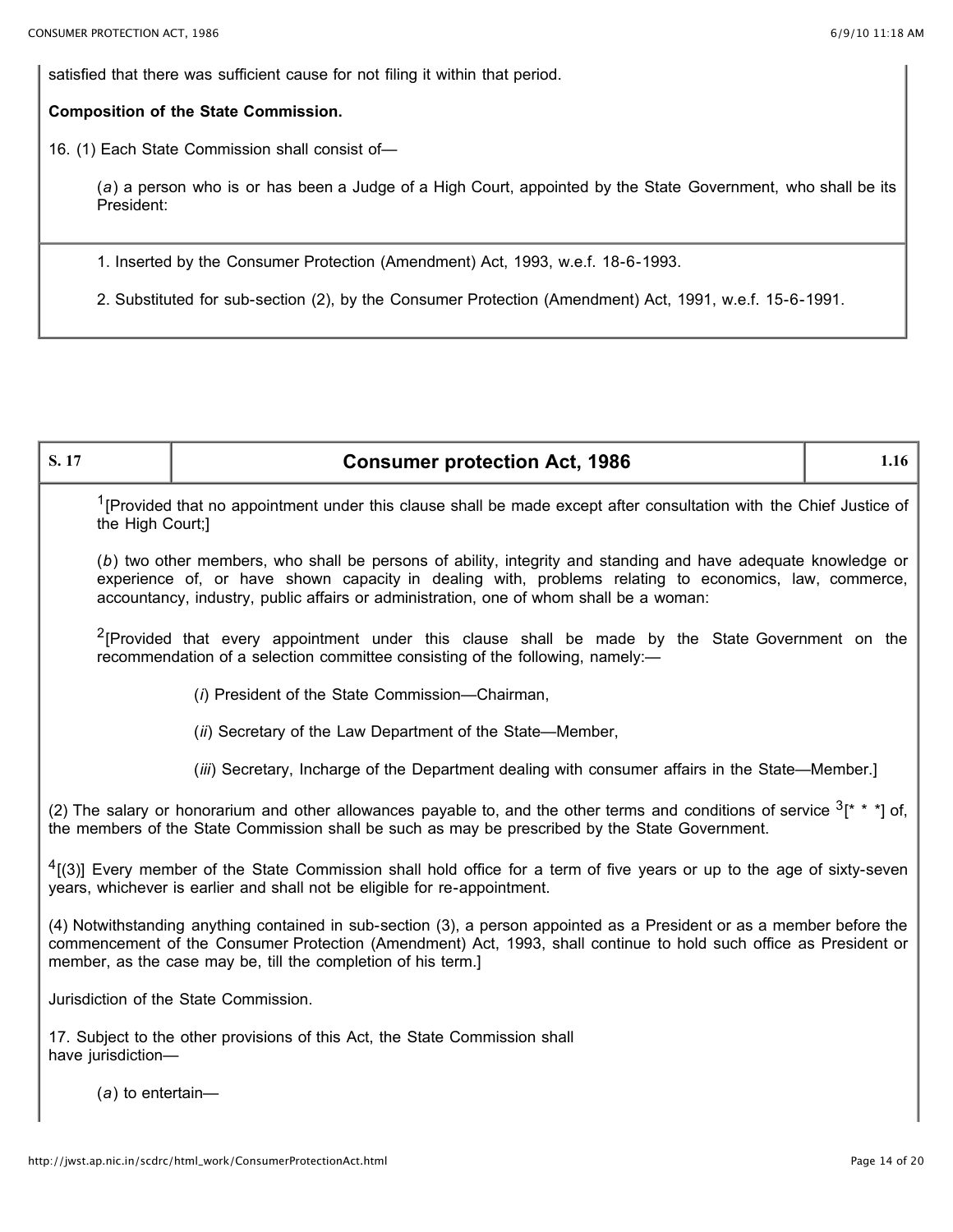(*i*) complaints where the value of the goods or services and compensation, if any, claimed exceeds rupees <sup>1</sup>[twenty lakhs but does not exceed rupees one crore]; and

(*ii*) appeals against the orders of any District Forums within the State; and

(*b*) to call for the records and pass appropriate orders in any consumer dispute which is pending before or has been decided by any District Forum within the State, where it appears to the State Commission that such District Forum has exercised a jurisdiction not vested in it by law, or has failed to exercise a jurisdiction so vested or has acted in exercise of its jurisdiction illegally or with material irregularity.

1. Inserted by the Consumer Protection (Amendment) Act, 2002, w.e.f. 15-03-2003.

2. Substituted, *ibid*.

3. Words "(including tenure of office)" omitted, *ibid*.

4. Inserted, *ibid.*

5. Substituted for "one lakh but does not exceed rupees ten lakhs", *ibid.*

| <b>Consumer protection Act, 1986</b> | 3.20 |
|--------------------------------------|------|
|                                      |      |

### **Procedure applicable to State Commissions.**

18. <sup>1</sup>[The provisions of sections 12, 13 and 14 and the rules made thereunder] for the disposal of complaints by the District Forum shall, with such modifications as may be necessary, be applicable to the disposal of disputes by the State Commission.

### 2[**Vacancy in the Office of the President.**

18A. When the Office of the President of the District Forum or of the State

Commission, as the case may be, is vacant or when any such President is, by reason of absence or otherwise, unable to perform the duties of his office, the duties of the office shall be performed by such person, who is qualified to be appointed as President of the District Forum or, as the case may be, of the State Commission, as the State Government may appoint for the purpose.]

### **Appeals.**

19. Any person aggrieved by an order made by the State Commission in

exercise of its powers conferred by sub-clause (*i*) of clause (*a*) of section 17 may prefer an appeal against such order to the National Commission within a period of thirty days from the date of the order in such form and manner as may be prescribed:

**Provided** that the National Commission may entertain an appeal after the expiry of the said period of thirty days if it is satisfied that there was sufficient cause for not filing it within that period.

### **Composition of the National Commission.**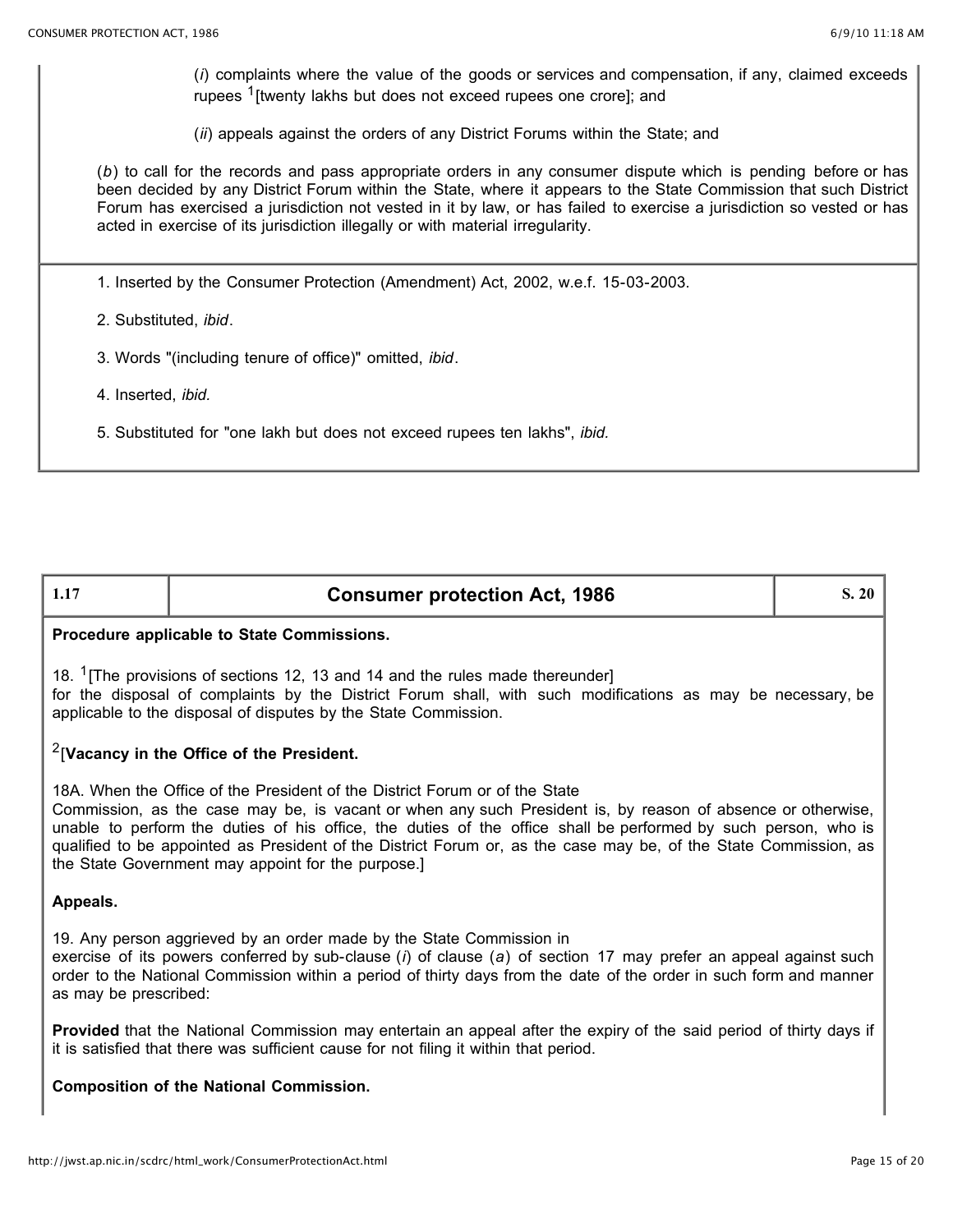20. (1) The National Commission shall consist of—

(*a*) a person who is or has been a Judge of the Supreme Court, to be appointed by the Central Government, who shall be its President:

3[**Provided** that no appointment under this clause shall be made except after consultation with the Chief Justice of India;]

(*b*) four other members who shall be persons of ability, integrity and standing and have adequate knowledge or experience of, or have shown capacity in dealing with, problems relating to economics, law, commerce, accountancy, industry, public affairs or administration, one of whom shall be a woman:

4[**Provided** that every appointment under this clause shall be made by the Central Government on the recommendation of a selection committee consisting of the following, namely:—

> (*a*) a person who is a Judge of the Supreme Court, to be nominated by the Chief Justice of India—Chairman,

1. Substituted for "The procedure specified in sections 12, 13 and 14 and under the rules made thereunder" by the Consumer Protection (Amendment) Act, 1993, w.e.f. 18-6-1993.

2. Inserted by the Consumer Protection (Amendment) Act, 1991, w.e.f. 15-6-1991.

3. Inserted by the Consumer Protection (Amendment) Act, 1993, w.e.f. 18-6-1993.

4. Substituted, *ibid.*

| S. 22                                                                                                                                                                                                                                                                                                        | <b>Consumer protection Act, 1986</b>                                                                  | 1.18 |
|--------------------------------------------------------------------------------------------------------------------------------------------------------------------------------------------------------------------------------------------------------------------------------------------------------------|-------------------------------------------------------------------------------------------------------|------|
| (b) the Secretary in the Department of Legal Affairs in the Government of India—Member,                                                                                                                                                                                                                      |                                                                                                       |      |
|                                                                                                                                                                                                                                                                                                              | (c) Secretary of the Department dealing with consumer affairs in the Government of India—<br>Member.] |      |
| (2) The salary or honorarium and other allowances payable to and the other terms and conditions of service $1$ <sup>***</sup> ] of<br>the members of the National Commission shall be such as may be prescribed by the Central Government.                                                                   |                                                                                                       |      |
| $2$ [(3) Every member of the National Commission shall hold office for a term of five years or up to the age of seventy<br>years, whichever is earlier and shall not be eligible for reappointment.                                                                                                          |                                                                                                       |      |
| (4) Notwithstanding anything contained in sub-section (3), a person appointed as a president or as a member<br>before the commencement of the Consumer Protection (Amendment) Act, 1993, shall continue to hold such office<br>as President or member, as the case may be, till the completion of his term.] |                                                                                                       |      |
| Jurisdiction of the National Commission.                                                                                                                                                                                                                                                                     |                                                                                                       |      |
| 21. Subject to the other provisions of this Act, the National Commission shall<br>have jurisdiction-                                                                                                                                                                                                         |                                                                                                       |      |

(*a*) to entertain—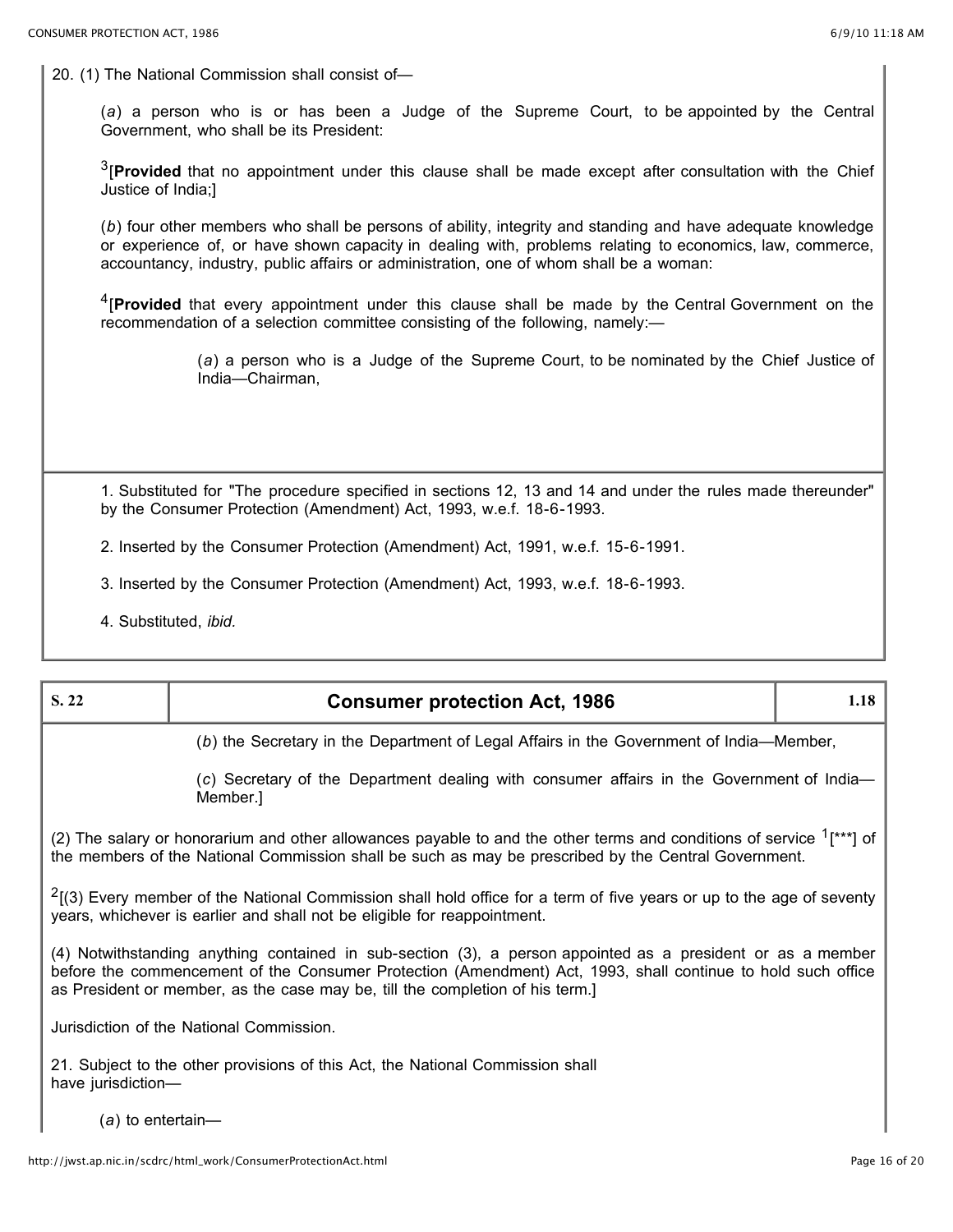(*i*) complaints where the value of the goods or services and compensation, if any, claimed exceeds rupees one crore; and

(*ii*) appeals against the orders of any State Commission; and

(*b*) to call for the records and pass appropriate orders in any consumer dispute which is pending before or has been decided by any State Commission where it appears to the National Commission that such State Commission has exercised a jurisdiction not vested in it by law, or has failed to exercise a jurisdiction so vested, or has acted in the exercise of its jurisdiction illegally or with material irregularity.

<sup>4</sup>[Power of and procedure applicable to the National Commission.

22. The National Commission shall, in the disposal of any complaints or any proceedings before it, have—

(*a*) the powers of a civil court as specified in sub-sections (4), (5) and (6) of section 13;

(*b*) the power to issue an order to the opposite party directing him to do any one or more of the things referred to in clauses (*a*) to (*i*) of sub-section (1) of section 14,

and follow such procedure as may be prescribed by the Central Government.]

1. Words "(including tenure of office)" omitted by the Consumer Protection (Amendment) Act, 1993, w.e.f. 18- 6-1993.

- 2. Inserted, *ibid.*
- 3. Substituted for "ten", *ibid.*
- 4. Substituted, *ibid.*

| <b>Consumer protection Act, 1986</b><br>-1.19 |
|-----------------------------------------------|
|-----------------------------------------------|

### **Appeal.**

23. Any person, aggrieved by an order made by the National Commission in exercise of its power conferred by sub-clause (*i*) of clause (*a*) of section 21, may prefer an appeal against such order to the Supreme Court within a period of thirty days from the date of the order:

**Provided** that the Supreme Court may entertain an appeal after the expiry of the said period of thirty days if it is satisfied that there was sufficient cause for not filing it within that period.

#### **Finality of orders.**

24. Every order of a District Forum, the State Commission or the National Commission shall, if no appeal has been preferred against such order under the provisions of this Act, be final.

### 1[**Limitation period.**

24A. (1) The District Forum, the State Commission or the National Commission shall not admit a complaint unless it is filed within two years from the date on which the cause of action has arisen.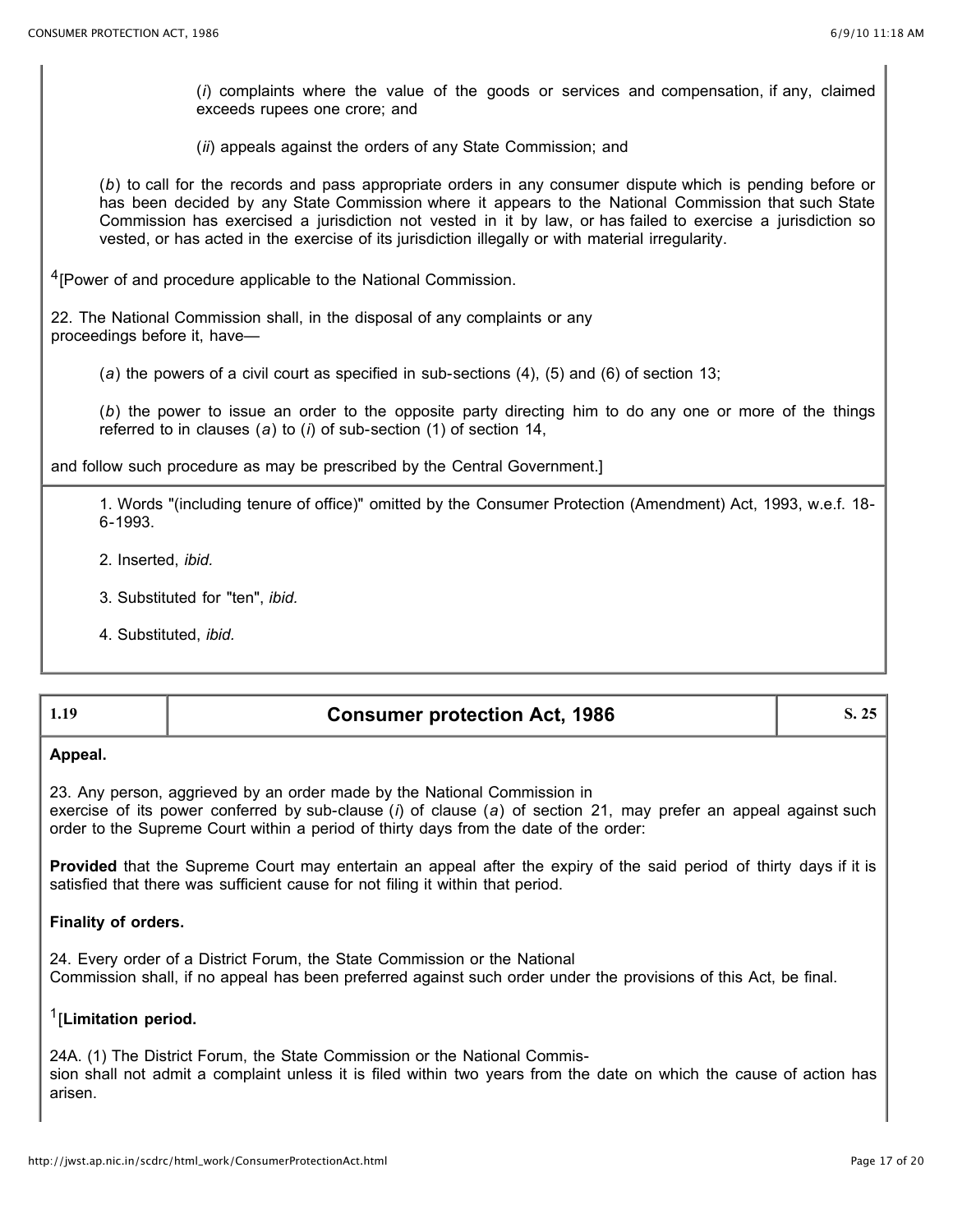(2) Notwithstanding anything contained in sub-section (1), a complaint may be entertained after the period specified in sub-section (1), if the complainant satisfies the District Forum, the State Commission or the National Commission, as the case may be, that he had sufficient cause for not filing the complaint within such period:

**Provided** that no such complaint shall be entertained unless the National Commission, the State Commission or the District Forum, as the case may be, records its reasons for condoning such delay.

### **Administrative control.**

24B. (1) The National Commission shall have administrative control over all the State Commission in the following matters, namely:—

(*i*) calling for periodical returns regarding the institution, disposal, pendency of cases;

(*ii*) issuance of instructions regarding adoption of uniform procedure in the hearing of matters, prior service of copies of documents produced by one party to the opposite parties, furnishing of English translation of judgments written in any language, speedy grant of copies of documents;

(*iii*) Generally overseeing the functioning of the State Commissions or the District Fora to ensure that the objects and purposes of the Act are best served without in any way interfering with their quasi-judicial freedom.

(2) The State Commission shall have administrative control over all the District Fora within its jurisdiction in all matters referred to in sub-section (1).]

### **Enforcement of orders by the Forum, the State Commission or the National Commission.**

25. Every order made by the District Forum, the State Commission or the National Commission may be enforced by the District Forum, the State Commission or the National Commission, as the case may be, in the same

1. Inserted by the Consumer Protection (Amendment) Act, 1993, w.e.f. 18-6-1993.

| S. 28 | <b>Consumer protection Act, 1986</b> |  |
|-------|--------------------------------------|--|
|       |                                      |  |

manner as if it were a decree or order made by a court in a suit pending therein and it shall be lawful for the District Forum, the State Commission or the National Commission to send, in the event of its inability to execute it, such order to the court within the local limits of whose jurisdiction,—

(*a*) in the case of an order against a company, the registered office of the company is situated, or

(*b*) in the case of an order against any other person, the place where the person concerned voluntarily resides or carries on business or personally works for gain, is situated,

and thereupon, the court to which the order is so sent, shall execute the orders as if it were a decree or order sent to it for execution.

 $1$ [Dismissal of frivolous or vexatious complaints.

26. Where a complaint instituted before the District Forum, the State Com-

mission or, as the case may be, the National Commission is found to be frivolous or vexatious, it shall, for reasons to be recorded in writing, dismiss the complaint and make an order that the complainant shall pay to the opposite party such cost, not exceeding ten thousand rupees, as may be specified in the order.]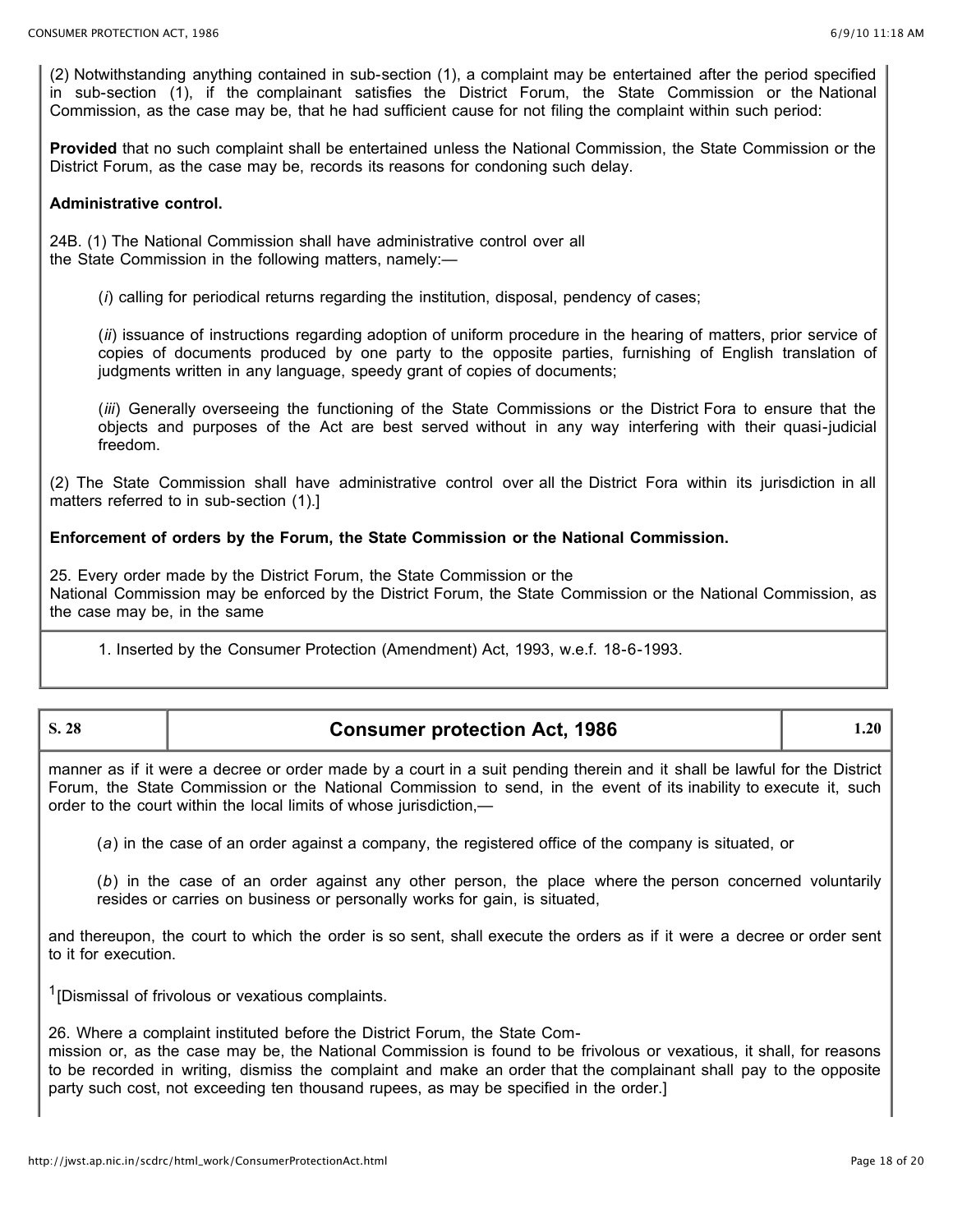**Penalties** 

27. Where a trade or a person against whom a complaint is made  $2$  for the

complainant] fails or omits to comply with any order made by the District Forum, the State Commission or the National Commission, as the case may be, such trader or person  $2$  [or complainant] shall be punishable with imprisonment for a term which shall not be less than one month but which may extend to three years, or with fine which shall not be less than two thousand rupees but which may extend to ten thousand rupees, or with both:

Provided that the District Forum, the State Commission or the National Commission, as the case may be, may, if it is satisfied that the circumstances of any case so require, impose a sentence of imprisonment or fine, or both, for a term lesser than the minimum term and the amount lesser than the minimum amount, specified in this section.

#### **Chapter IV**

### **Miscellaneous**

### **Protection of action taken in good faith.**

28. No suit, prosecution or other legal proceedings shall lie against the members of the District Forum, the State Commission or the National Commission or any officer or person acting under the direction of the District Forum, the State Commission or the National Commission for executing any order made by it or in respect of anything which is in a good faith done or intended to be done by such member, officer or person under this Act or under any rule or order made thereunder.

1. Substituted by the Consumer Protection (Amendment) Act, 1993, w.e.f. 18-6-1993.

2. Inserted, *ibid.*

**1.21 Solution Secure 2.31 Consumer protection Act, 1986 S. 31 S.** 31

#### **Power to remove difficulties.**

29. (1) If any difficulty arises in giving effect to the provision of this Act, the Central Government may, by order in the Official Gazette, make such provisions not inconsistent with the provisions of this Act as appear to it to be necessary or expedient for removing the difficulty:

**Provided** that no such order shall be made after the expiry of a period of two years from the commencement of this Act.

(2) Every order made under this section shall, as soon as may be after it is made, be laid before each House of Parliament.

### 1[**Vacancies or defects in appointment not to invalidate orders.**

29A. No act or proceeding of the District Forum, the State Commission or the National Commission shall be invalid by reason only of the existence of any vacancy amongst its members or any defect in the constitution thereof.]

### **Power to make rules.**

30. (1) The Central Government may, by notification, make rules for carrying

out the provisions contained in 2[clause (*a*) of sub-section (1) of section 2], clause (*b*) of sub-section (2) of section 4, sub-section (2) of section 2, clause (*vi*) of sub-section (4) of section 13, section 19, sub-section (2) of section 20 and section 22 of this Act.